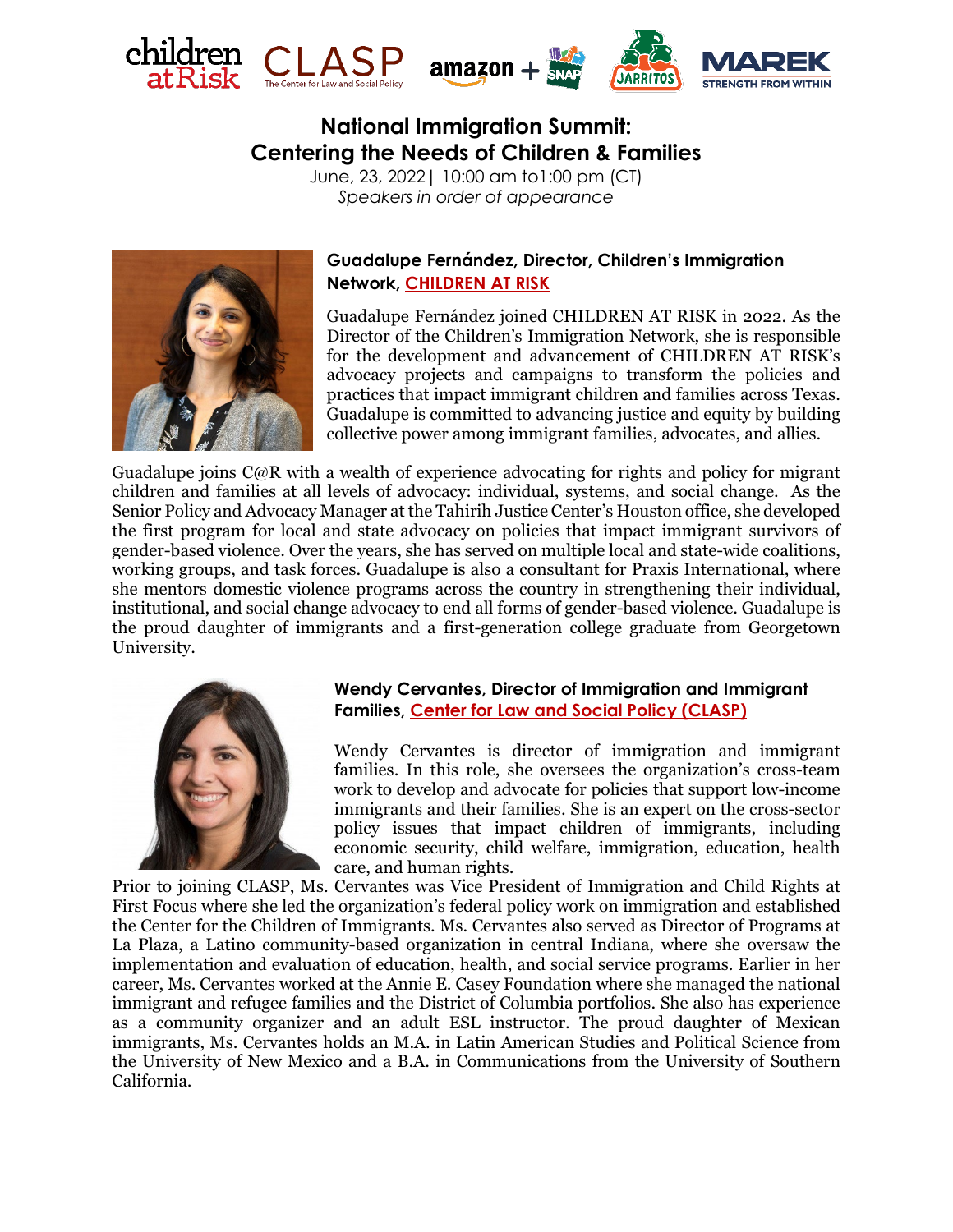# **Mayra Alvarez, President, [The Children's Partnership](https://childrenspartnership.org/)**

Mayra E. Alvarez, MHA is President of The Children's Partnership, a nonprofit advocacy organization working to advance child health equity by ensuring all children have the resources and opportunities they need to grow up healthy and thrive. In 2021, she was named by President Joe Biden to the COVID-19 Health Equity Task Force. In 2019, she was nominated by California Gov. Gavin Newsom to serve on the First 5 California Commission and the Early Childhood Policy Council and in 2017, by then-Attorney General Xavier Becerra to serve on the California Mental Health Services Oversight and Accountability Commission (MHSOAC).

Prior to The Children's Partnership, Ms. Alvarez completed a several-year set of assignments at the US Department of Health and Human Services (HHS) in the administration of President Barack Obama. She served as the Director of the State Exchange Group for the Center for Consumer Information and Insurance Oversight at the Centers for Medicare and Medicaid Services, and led a team responsible for supporting states in the establishment of Health Insurance Marketplaces. Previously, Ms. Alvarez served as the Associate Director for the HHS Office of Minority Health, where she led the coordination of OMH's work related to the Affordable Care Act, community health workers and language access. Prior to this role, Ms. Alvarez served as Director of Public Health Policy in the Office of Health Reform at HHS where she had primary oversight responsibility for coordinated and timely implementation of the public health, prevention and health care workforce policy provisions in the Affordable Care Act.

Before joining the Obama Administration, Ms. Alvarez served as a Legislative Assistant for Senator Dick Durbin (D-IL) and for then-Congresswoman Hilda L. Solis (D-CA). Ms. Alvarez began her professional career as a David A. Winston Health Policy Fellow in the office of then-Senator Barack Obama (D-IL).

She completed her graduate education at the School of Public Health at the University of North Carolina at Chapel Hill and her undergraduate education at the University of California at Berkeley. She is originally from outside San Diego, CA, and is the proud daughter of Mexican immigrants.



# **Dr. Bob Sanborn, President & CEO, [CHILDREN AT RISK](https://childrenatrisk.org/)**

Dr. Sanborn is a noted leader, advocate, and activist for education and children and the President and CEO of CHILDREN AT RISK. He earned his undergraduate degree at Florida State University and his doctorate at Columbia University in New York City. Before entering the non-profit sector, he had a distinguished career in higher education at institutions such as Rice University and Hampshire College.

Under his leadership, CHILDREN AT RISK has expanded its influence considerably. Notable achievements include opening centers in Dallas

and Fort Worth; launching the Public Policy & Law Center, the CHILDREN AT RISK Institute, the Center for Parenting and Family Well-Being and the Center to End Trafficking and Exploitation of Children. Sanborn is the Executive Editor of two peer reviewed, open-access academic journals, the Journal of Applied Research on Children and the Journal of Family Strengths.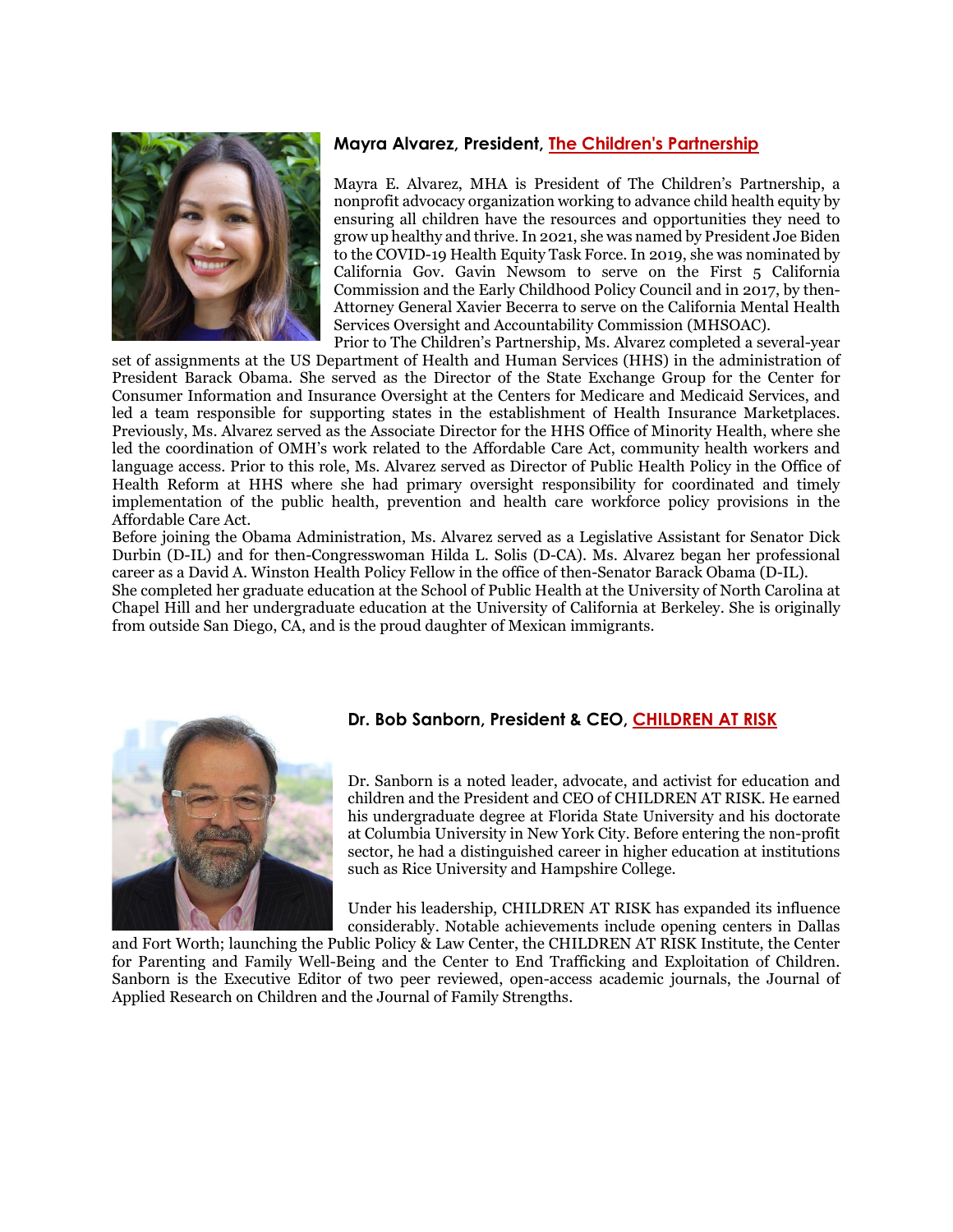

### **Juan Carlos Gomez, Policy Analyst, Immigration and Immigrant Families, [Center for Law and Social Policy \(CLASP\)](https://www.clasp.org/)**

Juan Carlos Gomez is a policy analyst for CLASP's immigration and immigrant families team. He works with the rest of the team to uplift policies that support immigrant families, such as securing access to public benefits and ensuring that children in immigrant families have the support and resources necessary to succeed.

Prior to joining CLASP, Juan was a Legislative Aide for Senator Cory Booker, working on immigration, health care, and workforce issues. His work in the U.S. Senate focused on addressing health care inequities and

immigration enforcement policies. Before working in the Senate, Juan was a Congressional Hispanic Caucus Institute intern in the House of Representatives. Juan graduated from Montclair State University with a bachelor's degree in both Political Science and Psychology.



# **Bilal Askaryar, Communications Coordinator, [Welcome with](https://welcomewithdignity.org/)  [Dignity Campaign](https://welcomewithdignity.org/)**

Bilal Askaryar is the communications coordinator for the #WelcomeWithDignity Campaign, a national campaign for asylum rights in the United States. The Women's Refugee Commission is a member of the campaign. Before joining WRC, Bilal worked with the Immigration and Refugee Program at Church World Service, where he led major media engagement strategies to rebuild support for the United States Refugee Admissions Program and dismantle the Muslim Ban. Previously, he led a landmark collaboration between the Smithsonian Institution and Turquoise Mountain Foundation to bring former refugee and internally displaced artisans from Afghanistan to showcase their

work at the Freer and Sackler Galleries. While pursuing his master's degree in international development at the School of International Service at American University, Bilal was the communications liaison at the Embassy of Afghanistan in Washington, DC, where he lead the embassy's media relations.



### **Carolina Canizales, Senior Texas Campaign Strategist, [Texas](https://www.ilrc.org/)  [Immigration Legal Resource Center](https://www.ilrc.org/)**

Carolina is the Senior Texas Campaign Strategist at the Immigrant Legal Resource Center. In her role, she helps build organizing and advocacy capacity to fight back the criminalization, incarceration, and deportation of immigrant communities in Texas. Carolina has worked in immigrant justice for the last 12 years. Carolina has a B.A. in Communications (2012) and a Master's in Public Administration (2019) from the University of Texas at San Antonio. She is fluent in Spanish.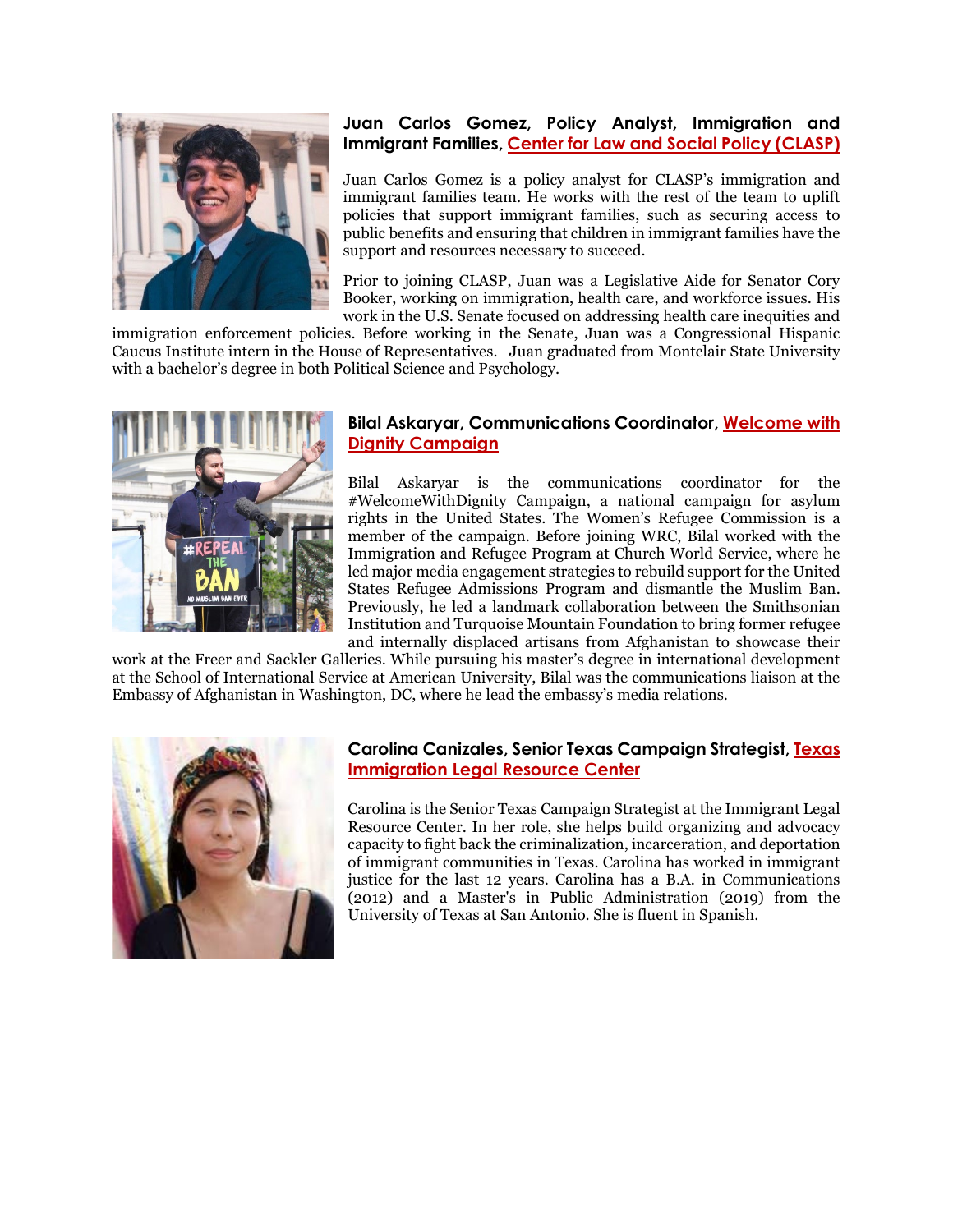

# **Miriam Abaya, Vice President, Immigration and Children's Rights, [First Focus on Children](https://firstfocus.org/)**

Miriam is the Senior Director for Immigration and Children's Rights at First Focus. Before joining First Focus, Miriam was a Policy Analyst at the Young Center for Immigrant Children's Rights, where she advocated for immigration policies that would protect the best interests and rights of unaccompanied children in government custody. While at the Young Center, Miriam focused on access to the asylum, border policies, and due process for immigrant children. Miriam also advocated before international bodies, regarding U.S. immigration policy, including the Inter-American Commission on Human Rights. Miriam graduated from Temple University Beasley School of Law in 2017. During law school,

Miriam was a 2015 Law & Public Policy Scholar and interned with the DOJ Office of Immigration Litigation, the Coalition for the International Criminal Court, and the Institute for Multi-Track Diplomacy. After law school, Miriam was a Law & Public Policy Fellow for the Law & Public Policy Program, where she conducted research on international justice outreach on the African continent. That research was later published in the UCLA Journal of International Law & Foreign Affairs. She also worked part-time for the American Bar Association Rule of Law Initiative, where she supported a project on victim participation in the Central African Republic's Special Criminal Court. Miriam is Nigerian American and grew up in Jos, Nigeria.



### **Viviana Westbrook, State & Local Advocacy Attorney, [Catholic Legal Immigration Network, Inc. \(CLINIC\)](https://cliniclegal.org/)**

Viviana has been at CLINIC since August 2020 working on state and local matters which impact immigrants across the 50 states as well as Washington D.C. She first began work in immigration law as a paralegal in 2005. She graduated from Georgetown Law in 2010 with a Certificate in Refugees and Humanitarian Emergencies. Since moving to Maryland, Viviana has had experience with various immigration nonprofits in the Washington region, including the Central American Resource Center, Capital Area Immigrants' Rights Coalition, Kids in Need of Defense, the Esperanza Center, and, most recently, she worked with survivors of gender-based violence at the Tahirih Justice Center. At CLINIC, Viviana

provides strategic and technical support to state and local-level immigrant advocates, State Catholic Conferences, diocesan agencies, religious communities, and community organizers in their work on immigrant-related state legislation, local ordinances, federal/state enforcement partnerships, and other local engagements impacting immigrant communities. She is admitted to the bar in Maryland. She grew up in Mexico and is a native Spanish and English speaker.



#### **Betzabel Estudillo, Senior Advocate, [Nourish California](https://nourishca.org/#:%7E:text=Nourish%20California%20advocates%20smart%2C%20progressive,justice%20through%20increased%20food%20access.)  [\(formerly California Food Policy Advocates\)](https://nourishca.org/#:%7E:text=Nourish%20California%20advocates%20smart%2C%20progressive,justice%20through%20increased%20food%20access.)**

Betzabel, Senior Advocate, joined Nourish California in 2020. She oversees the organization's #Food4All Campaign to increase food access among immigrant Californians. Betzabel also works to ensure students' access to school meals and increase immigrant participation in the Special Supplemental Nutrition Program for Women, Infants, and Children (WIC). Betzabel Estudillo has more than a decade of experience in immigration, health and public benefits working in the non-profit and labor sector. Her areas of expertise include policy development and analysis, legislative and budget advocacy, coalition building, and community outreach. Betzabel is a member of the Los Angeles County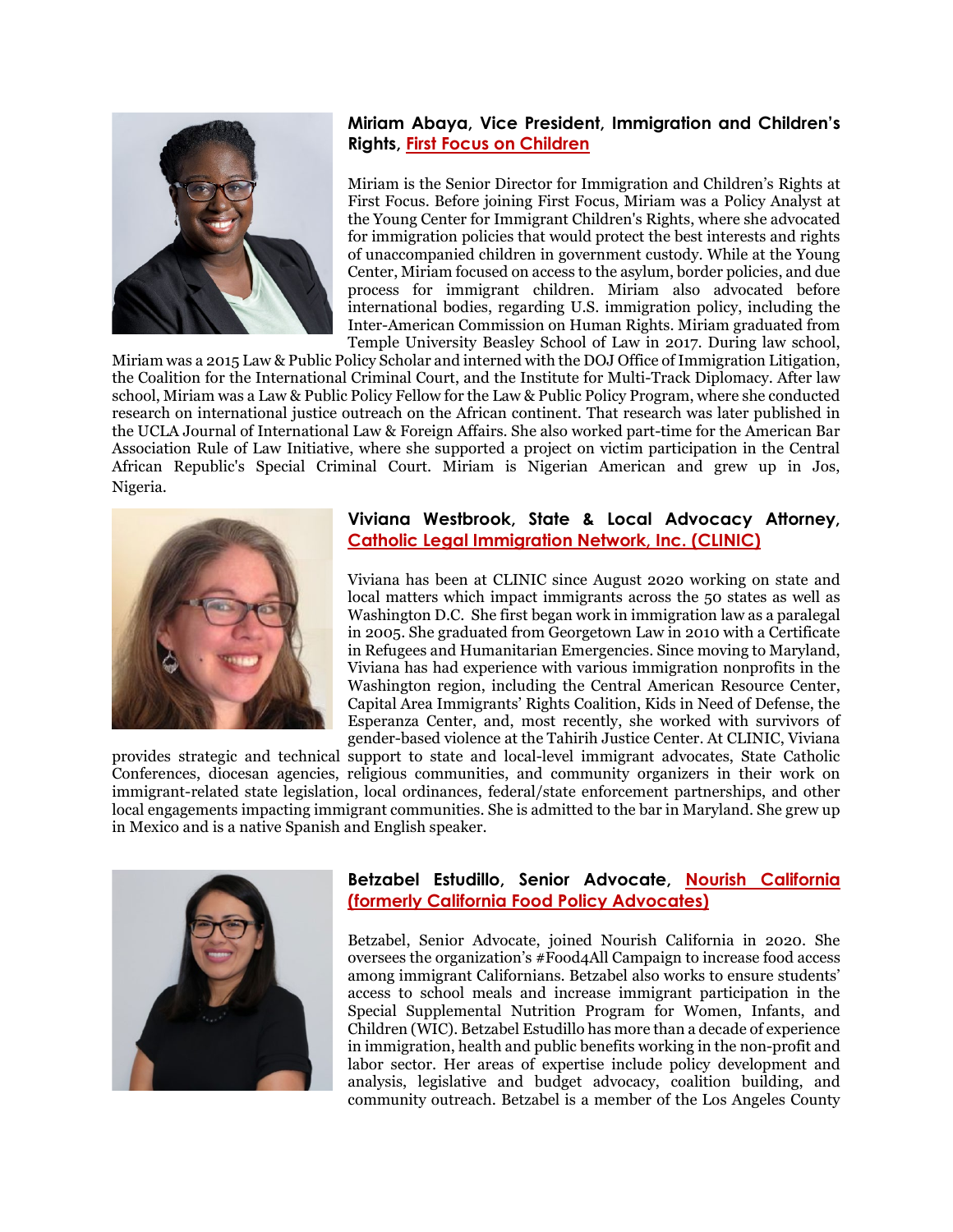Community Prevention and Population Health Task Force and the Los Angeles County COVID 19 Community Advisory Council. Prior to joining Nourish California, Betzabel was at the Miguel Contreras Foundation and the California Immigrant Policy Center. Her passion for health and food justice stems from her experience as a former undocumented immigrant. Betzabel obtained her Masters in Social Work from the University of California Los Angeles, Luskin School of Public Affairs.



### **Jasmine Rangel, Research Specialist, [Eviction Lab](https://evictionlab.org/)**

Jasmine holds a Master of Public Policy from the Frank Batten School of Leadership and Public Policy at the University of Virginia and a B.A. from Berry College in Political Science, with a minor in Women's Studies. During her time at UVA, Jasmine worked closely with local housing nonprofits to conduct research on the Charlottesville housing market and created an advocacy program in partnership with Habitat for Humanity of Greater Charlottesville. Currently, she is a Research Specialist at the Eviction Lab. Prior to joining the Lab, Jasmine worked as a program associate with the Bonner Foundation and as a Public Policy and Advocacy Intern at Habitat for Humanity.



# **Jessie Mandle, Deputy Director and Senior Health Policy Analyst, [Voices for Utah Children](https://www.utahchildren.org/)**

Jessie joined the organization in 2015. She focuses on health coverage, access to care, prevention and health equity for children, families, and communities in Utah. Prior to joining Voices for Utah Children, Jessie was a Senior Program Planner with the City of San Francisco Department of Children, Youth and Their Families where she worked on after school and nutrition programs and policy. Jessie has also worked as a policy researcher in Johannesburg, South Africa, and managed a CDC-funded healthy communities grant in Portland, Oregon. Jessie studied government and environmental science at Wesleyan University in Connecticut and has a Master's degree from Portland State University

and the Oregon Health and Science University School of Public Health.



#### **Sergio Aguilar-Gaxiola[, UC Davis Center for Reducing Health](https://health.ucdavis.edu/crhd/)  [Disparities](https://health.ucdavis.edu/crhd/)**

Sergio Aguilar-Gaxiola, MD, PhD is Professor of Clinical Internal Medicine, School of Medicine, UC Davis. He is the Founding Director of the UCD Center for Reducing Health Disparities and the Director of the Community Engagement Program of the Clinical Translational Science Center (CTSC). He is a member of the National Advisory Council-Substance Abuse and Mental Health Administration (SAMHSA)-Center for Mental Health Services (CMHS), the Clinical and Translational Science Award Collaboration and Engagement Enterprise Committee' Lead Team, and board member of the California Health Care Foundation, the Physicians for a Healthy California, and the Public

Health Institute. He serves on the Executive Committee of the World Health Organizations' (WHO) World Mental Health Survey Consortium (WMH) and is its Coordinator for Latin America. Dr. Aguilar-Gaxiola is co-chair of the Organizing Committee of the National Academy of Medicine (NAM) Assessing Meaningful Community Engagement. He is the author of over 190 publications and the recipient of multiple international, national, state, and local awards.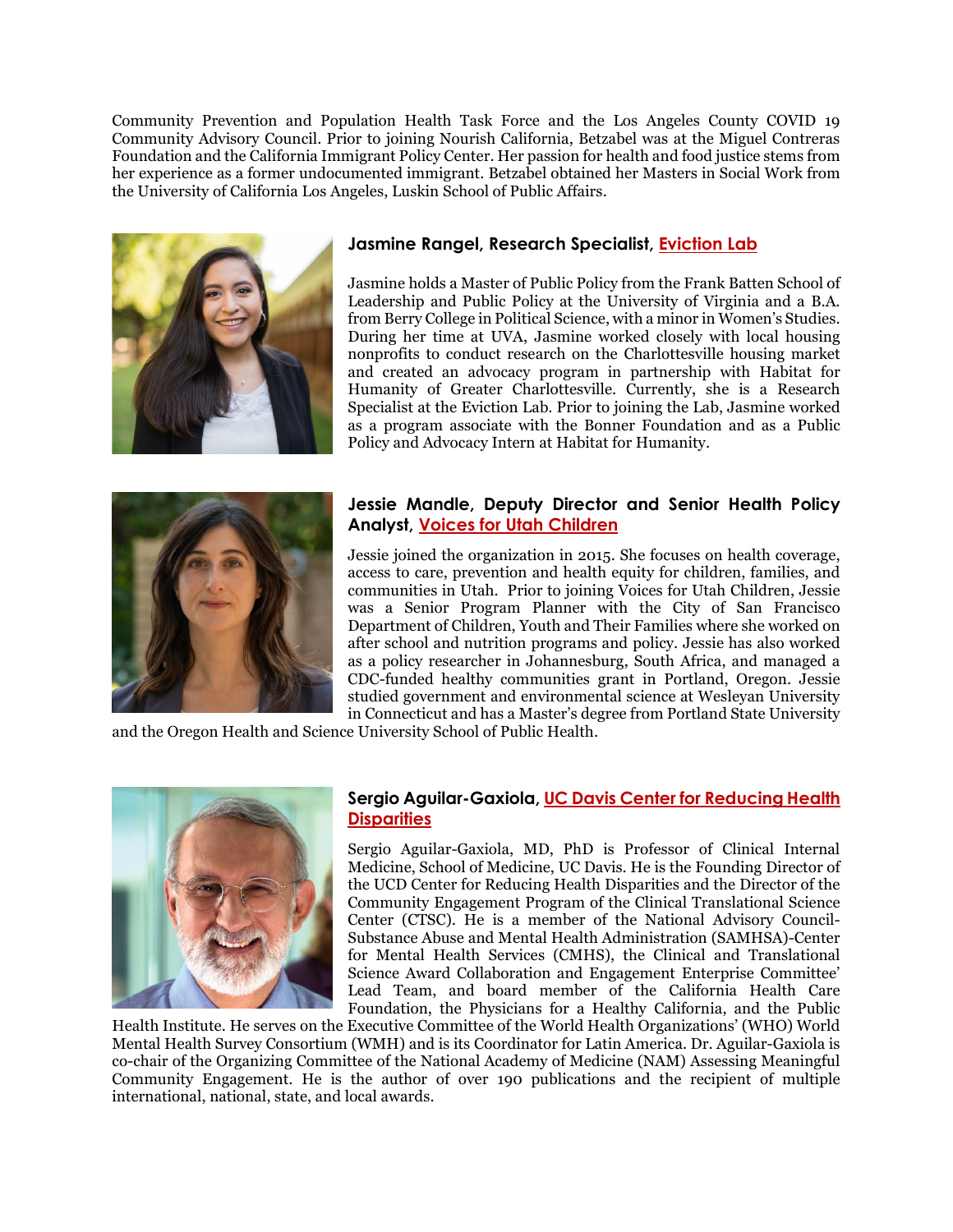

# **Muleba Sumbwe, Wellness Resource Coordinator, [Undocublack](https://undocublack.org/)**

Serving as a Community Wellness Coordinator at UndocuBlack, with a strong passion for quality health and access to health care education and resources in local communities in the U.S and across Africa. She has launched her own initiative Keyz2Africa, which serves in harnessing the power of information and communications technology to improve the lives of people in the most difficult circumstances.

A writer with a passion for storytelling, she creates and facilitates safe spaces through conversations and art to empower vulnerable people, giving them the tools they need to connect, communicate, coordinate

and create a better future for themselves and also have access to quality health.



### **Catherine Hinshaw, Policy Manager, [Justice for Migrant](https://justice4women.org/)  [Women](https://justice4women.org/)**

Catherine is from North Carolina and first discovered her passion for policy and public service during a Washington, D.C. experience in high school. Moving to D.C. in 2016, she joined the National Hispanic Leadership Agenda where she led digital engagement and supported advocacy on issues including immigration, labor and women's rights.

Most recently, Catherine managed state government affairs at the American Planning Association, working with community planners to elevate their community's priorities in state capitols across the country. Knowing her neighbors and building relationships is important to

Catherine, so she prioritizes that in all aspects of life. Catherine holds a Bachelors of Arts in Political Science and in Spanish from Furman University.



### **Evalyn Kuang, DNP, PMHNP-BC, Board Certified Psychiatric Nurse Practitioner**

 As a psycho-dynamically trained and Board Certified Psychiatric Nurse Practitioner Dr. Kuang provides person-centered, trauma informed psychotherapy and medication management with an intersectional and decolonized lens. She completed her graduate studies at Columbia School of Nursing. With over 10 years of professional experience comprising of translational research, health informatics, clinical teaching and clinical practice, Dr.Kuang seeks to address the gaps in understanding and addressing implicit bias in healthcare providers, trauma informed care, intersectionality and ethnic identity formation as pertains to improving quality of and access

to mental health care for people of color with a focus on Asian-Americans. Dr.Kuang has experience in sexual health, geriatric psychiatry, working with HIV positive LGBTQ+ youth, and Asian American community. Since 2019, she has been working at Charles B. Wang Community Health Center (CBWCHC) the largest FQHC serving Asian-Americans in the country where she treats patients and families across the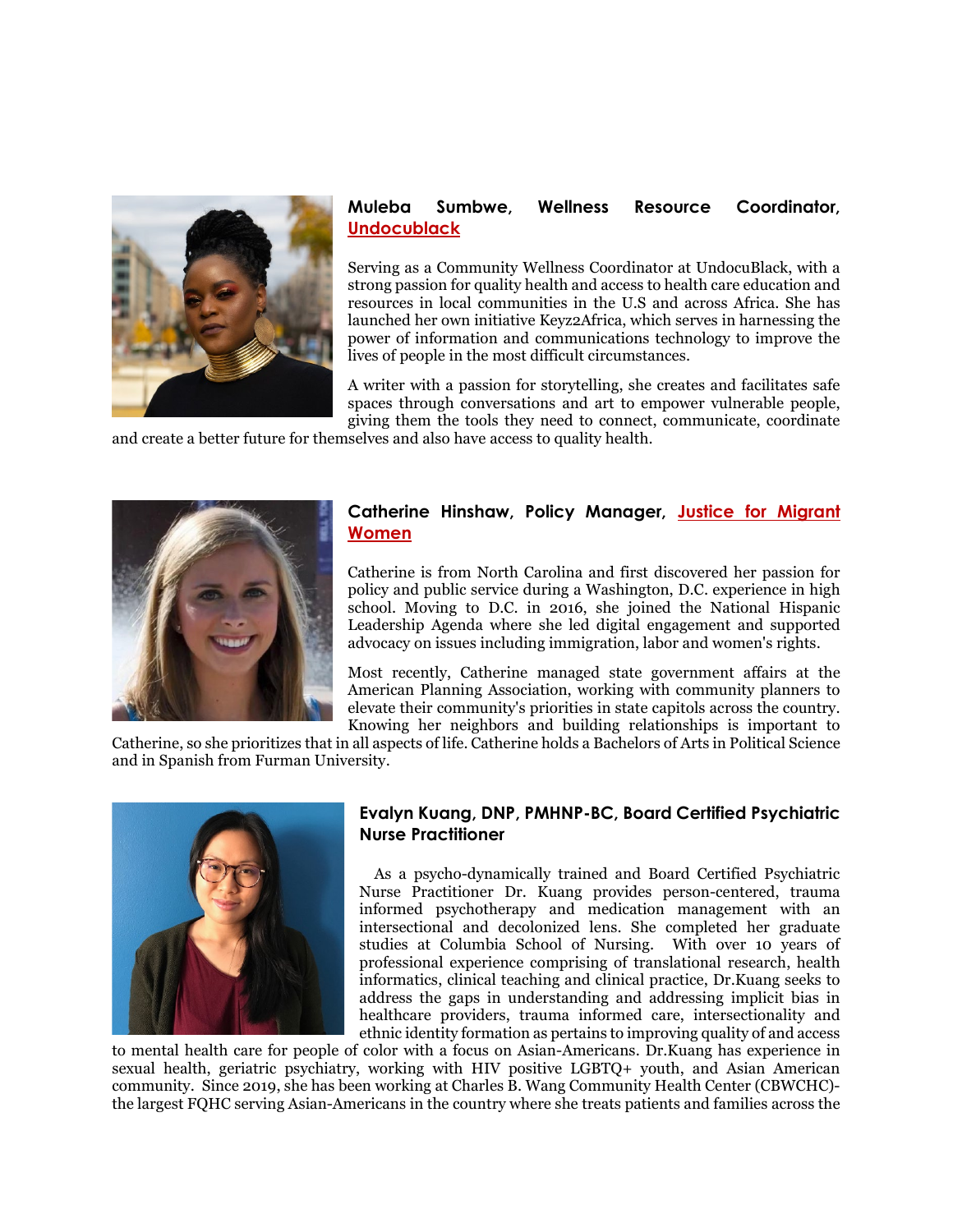lifespan 18 years and older, many of which are immigrants and undocumented from varying generations with problems that span from ADHD, Autism, PTSD to schizophrenia and bipolar disorder. She recently created and spearheaded a TaskForce to StopAsianHate in 2021 for CBWCHC, organizing selfdefense/bystander trainings, racial trauma education workshops, compiling Anti-Hate Safety resources, and creating PSA for the community and staff. When not working, Dr. Kuang enjoys writing music, boxing, cooking, video games, and spending time with her partner and tabby cat.



# **Melissa Brannan, Producer, [Rational Middle Media](https://rationalmiddle.com/)**

Melissa Brannan comes to the Rational Middle with a wealth of event and logistical experience. She produces the Rational Middle Podcast and is responsible for conducting research, organizing and scheduling production. She works with various vendors and partners to accomplish the highest quality production on time and on budget. Her work with the Rational Middle team includes The Rational Middle of Immigration, The Rational Middle Podcast, and Unexpected Modernism.



# **Lynn Tramonte, Director, [Ohio Immigrant Alliance](https://ohioimmigrant.org/)**

After twenty years working for national immigration organizations, Lynn Tramonte launched a communications consulting practice, Anacaona, in 2018. Anacaona tells stories that compel people to see and feel our shared humanity through advocacy communications, developmental editing, and coaching in writing and media relations. Lynn also directs the Ohio Immigrant Alliance, a group of immigrants and allies working together to make Ohio a better place for immigrants. Anacaona and the Ohio Immigrant Alliance recently published "Far From Their Eyes: Ohio Migration Anthology."

Lynn and her work have been profiled in [Cleveland Scene,](https://www.clevescene.com/cleveland/lynn-tramonte/Content?oid=31315089) La Mega Nota,

and [Columbus Free Press,](https://columbusfreepress.com/article/first-ever-ohio-migration-anthology-set-release-edited-ohio%E2%80%99s-immigration-warrior-lynn) among other outlets. She is a 2018 Marshall Memorial Fellow with the German Marshall Fund.



#### **Elaine de Leon, Director of Communications, [Tahirih Justice](https://www.tahirih.org/)  [Center](https://www.tahirih.org/)**

Elaine de Leon Ahn joined Tahirih in 2019. As Director of Communications, Elaine leads the organization's efforts to leverage the power of storytelling, public relations, and marketing to support and advocate for immigrant survivors of gender-based violence. Prior to joining Tahirih, Elaine served as Communications Director at various nonprofit policy and advocacy organizations including Young Invincibles, the Institute for Policy Studies, and the Death Penalty Information Center. She has also served as an Account Manager at Vanguard Communications in Washington, D.C., where she helped

build, launch, and manage multifaceted national public education and awareness campaigns. Elaine also served on the Board of Directors of Share, a national organization that serves families who have experienced pregnancy or infant loss, and has been featured in publications about pregnancy and infant loss. Elaine has